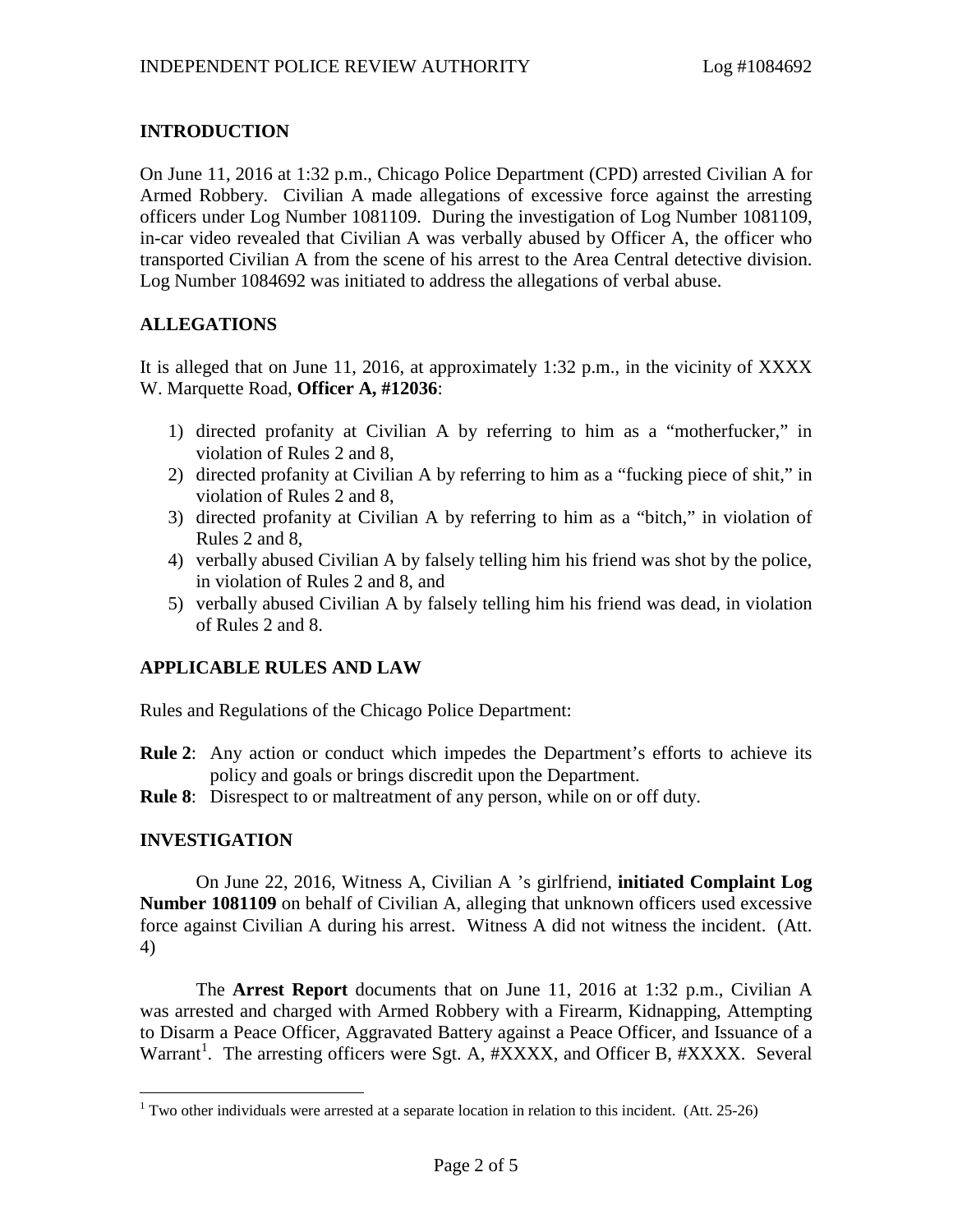officers assisted in Civilian A's arrest, including Officer A, who transported Civilian A from the scene of his arrest to the Area Central detective division. (Att. 5)

**In-car video from Beat 813**, assigned to Officer A, depicts numerous squad cars with emergency equipment activated—apparently traveling to an emergency call. Officer A's vehicle stopped in an alley behind another police vehicle. Officer A exited his squad car. Numerous police officers emerged in the alley and ran toward a residential yard out of camera view. A male voice is heard via Officer A's in-car microphone saying, "You're a sorry motherfucker." Moments later, Officer A and two unknown officers emerged from a yard and escorted Civilian A to Officer A's squad car. A male voice is later heard via Officer A's microphone referring to Civilian A as a "fucking piece of shit." Officer A left Civilian A in the vehicle for a short time. Officer A returned and asked Civilian A if he was kicking his squad car. Civilian A said he was sorry. Officer A replied, "Know what's gonna happen? See what's gonna happen motherfucker. Kick my windows again, bitch!" Civilian A responded that he could not breathe. Officer A continued to refer to Civilian A as a "motherfucker." As Officer A drove away from the scene with Civilian A, Officer A told Civilian A that his friend was dead, and that the police shot him when Civilian A left in the truck. (Att. 6-9)

In **an interview with IPRA** on August 4, 2016, Civilian A did not make any allegations of verbal abuse against Officer A or any Department member. (Att. 14)

In **an interview with IPRA** on April 12, 2017, **Officer A** addressed the allegations against him. Upon viewing the in-car video, Officer A acknowledged that he directed profanities at Civilian A. Officer A stated that he used vulgar language with Civilian A in an effort to stop Civilian A from kicking the window in his squad car. When asked why Officer A continued to use profane language toward Civilian A after Civilian A had stopped kicking the vehicle, Officer A replied, "It was the heat of the moment." Officer A also acknowledged that he falsely told Civilian A that his friend had been shot by the police and was dead. Officer A stated that he could not explain why he said those things to Civilian A when he knew they were untrue. (Att. 22)

### **CONCLUSION**

IPRA recommends a finding of **Sustained** for **Allegations #1-5** against **Officer A,** that he directed profanity at Civilian A by referring to him as a "motherfucker," a "fucking piece of shit," and a "bitch," and that he verbally abused Civilian A by falsely telling him his friend was shot by the police and was dead, all in violation of Rules 2 and 8 of the Chicago Police Department. In-car video revealed that Officer A repeatedly directed profanity at and verbally abused Civilian A. In a statement to IPRA, Officer A acknowledged that he committed the acts attributed to him in the allegations.

### **FINDINGS**

**Accused #1: Officer Officer A, #12036**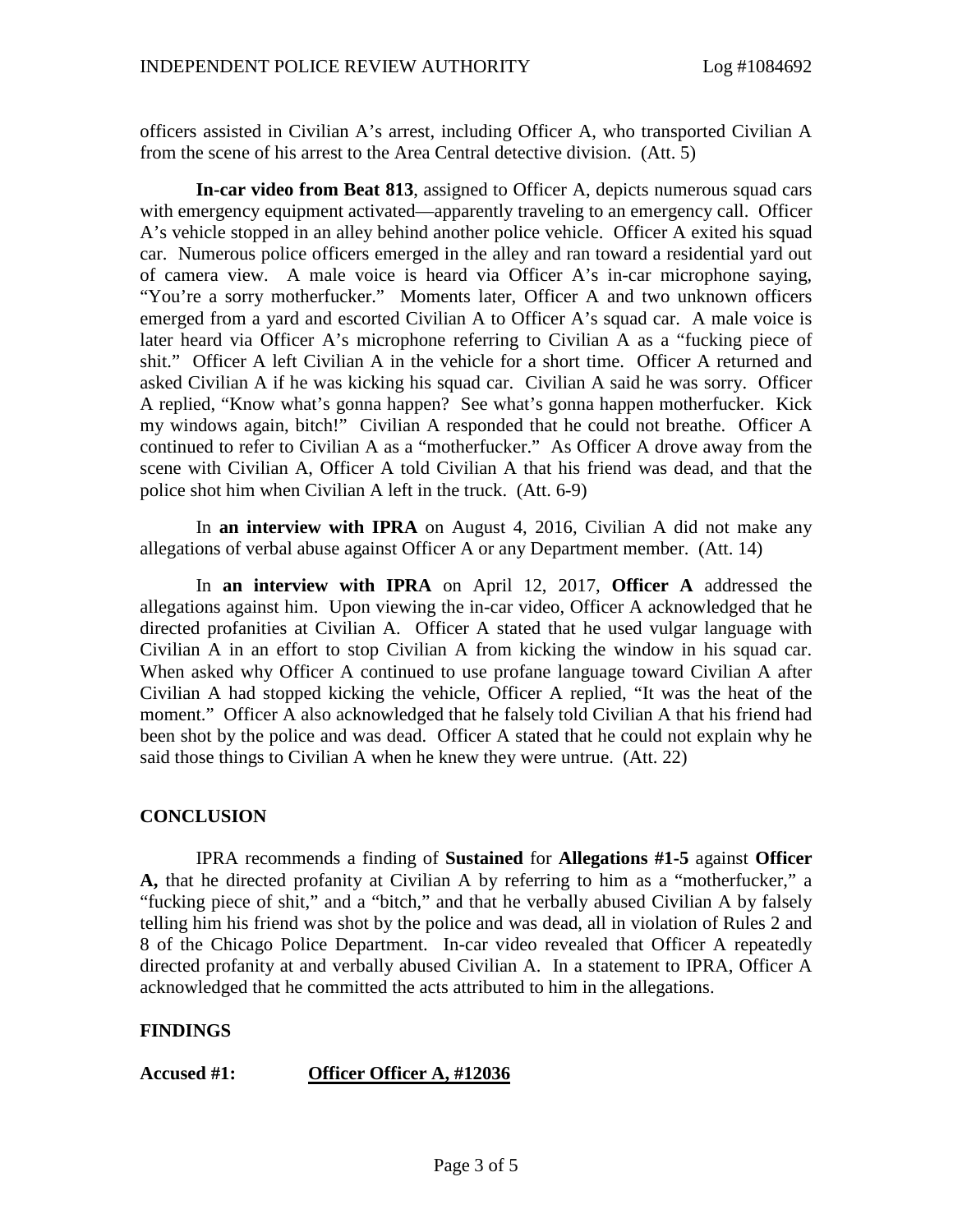**Allegation #1: Sustained – Violation of Rule 2,** "Any action or conduct which impedes the Department's efforts to achieve its policy and goals or brings discredit upon the Department," in that on June 11, 2016, at approximately 1:32 p.m., in the vicinity of XXXX W. Marquette Road, Officer A directed profanity at Civilian A by referring to him as a "motherfucker."

> **Sustained – Violation of Rule 8,** "Disrespect to or maltreatment of any person, while on or off duty," in that on June 11, 2016, at approximately 1:32 p.m., in the vicinity of XXXX W. Marquette Road, Officer A directed profanity at Civilian A by referring to him as a "motherfucker."

**Allegation #2: Sustained – Violation of Rule 2,** "Any action or conduct which impedes the Department's efforts to achieve its policy and goals or brings discredit upon the Department," in that on June 11, 2016, at approximately 1:32 p.m., in the vicinity of XXXX W. Marquette Road, Officer A directed profanity at Civilian A by referring to him as a "fucking piece of shit."

> **Sustained – Violation of Rule 8,** "Disrespect to or maltreatment of any person, while on or off duty," in that on June 11, 2016, at approximately 1:32 p.m., in the vicinity of XXXX W. Marquette Road, Officer A directed profanity at Civilian A by referring to him as a "fucking piece of shit."

**Allegation #3: Sustained – Violation of Rule 2,** "Any action or conduct which impedes the Department's efforts to achieve its policy and goals or brings discredit upon the Department," in that on June 11, 2016, at approximately 1:32 p.m., in the vicinity of XXXX W. Marquette Road, Officer A directed profanity at Civilian A by referring to him as a "bitch."

> **Sustained – Violation of Rule 8,** "Disrespect to or maltreatment of any person, while on or off duty," in that on June 11, 2016, at approximately 1:32 p.m., in the vicinity of XXXX W. Marquette Road, Officer A directed profanity at Civilian A by referring to him as a "bitch."

**Allegation #4: Sustained – Violation of Rule 2,** "Any action or conduct which impedes the Department's efforts to achieve its policy and goals or brings discredit upon the Department," in that on June 11, 2016, at approximately 1:32 p.m., in the vicinity of XXXX W. Marquette Road, Officer A verbally abused Civilian A by falsely telling Civilian A his friend was shot by the police.